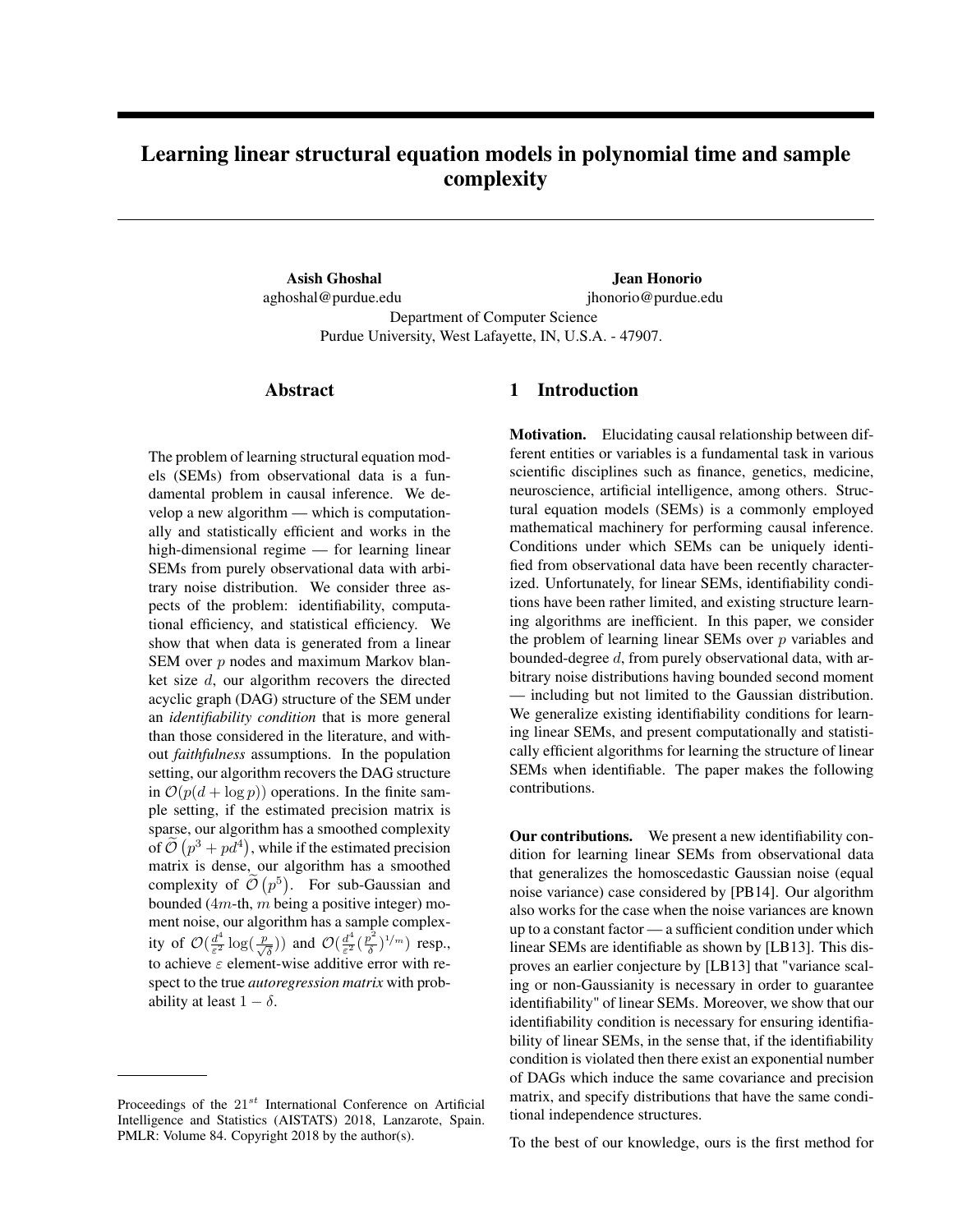learning SEMs with element-wise  $\ell_{\infty}$  guarantees for recovering the autoregression matrix — the matrix of (directed) edge weights of the SEM. In contrast, score based approaches [\[VDGB13,](#page-9-0) [LB13\]](#page-8-1) have guarantees on the score of the learned DAG structure. An unfortunate consequence of this is that, in order for these methods to recover the true DAG structure by finding the highest scoring DAG structure on the sample data set, the "score gap" between the true structure and the next best structure must scale as  $\Omega(p)$ (see Equation 27 in [\[LB13\]](#page-8-1)), which is unreasonable since the best DAG structure and the next best DAG structure might only differ on a constant number of edges, in which case the scores might differ by *o*(*p*).

Our method is fully non-parametric, works for both Gaussian and non-Gaussian noise, and, to the best of our knowledge, the most efficient algorithm available for learning linear SEMs with provable guarantees. Given the inverse covariance (or precision) matrix, our method, which resembles a Cholesky factorization, can recover the structure and parameters of the SEM exactly in  $\mathcal{O}(p(d + \log p))$  floatingpoint operations. In contrast [\[LB13\]](#page-8-1)'s algorithm takes  $\mathcal{O}\left(p2^{2(w+1)(w+d)}\right)$  time in the population setting, where  $w$ is the tree-width and *d* is the maximum degree of the graph. In the finite sample setting, our method involves estimating the precision matrix, which can be done by solving *p* linear programs (LPs) and then performing *p* iterations to learn the structure and parameters of the SEM by identifying and removing terminal (sink) vertices. If the estimated precision matrix is sparse, then each iteration involves solving at most *d* linear programs in at most *d* dimensions, leading to an overall smoothed complexity of  $\tilde{\mathcal{O}}(p^3 + pd^4)$ . When the estimated precision matrix is dense our method has a smoothed complexity of  $\tilde{\mathcal{O}}(p^5)$ . This is significantly better than [\[PB14\]](#page-8-0)'s algorithm for learning linear Gaussian SEMs as well as [\[LB13\]](#page-8-1)'s algorithm for learning SEMs with known noise variance. While the former is is exponential in *p*, the latter is exponential in *d* and the tree-width of the SEM when the estimated precision matrix is sparse and exponential in *p* for the dense case.

Our algorithm also works in the high-dimensional regime, when  $n \ll p$  and  $d = o(p)$ , and has a sample complexity of  $\mathcal{O}(\frac{d^4}{\varepsilon^2} \log(\frac{p}{\sqrt{\delta}}))$  and  $\mathcal{O}(\frac{d^4}{\varepsilon^2} (\frac{p^2}{\delta})^{1/m})$  for sub-Gaussian noise and noise with bounded 4*m*-th moment respectively, for recovering the autoregression matrix of the SEM up to  $\epsilon$  additive error with probability at least  $1 - \delta$ . The sample complexity of our algorithm for sub-Gaussian noise is better than [\[LB13\]](#page-8-1)'s algorithm, which has a sample complexity of  $\mathcal{O}(p^2 \log p)$ , and is therefore unsuitable for the high-dimensional regime. Moreover, unlike [\[LB13\]](#page-8-1)'s algorithm, and other methods that use conditional independence tests, for instance, the PC algorithm for learning Gaussian SEMs [\[KP07\]](#page-8-2), our algorithm does not require any faithfulness conditions, and only requires a weaker *causal minimality* condition. The PC algorithm and [\[LB13\]](#page-8-1)'s algo-

rithm can fail to recover the correct DAG for distributions that are not faithful to the DAG structure. Our results have the following significant yet hitherto unknown implication for learning Gaussian Bayesian networks. Given data generated from a Gaussian Bayesian network that is causal minimal to the true DAG structure, one can recover the DAG structure in polynomial time and sample complexity from a finite number of samples, under more general identifiability conditions than homoscedastic noise.

Lastly, we obtain several useful results about the theory of linear SEMs en route to developing our main algorithm for learning linear SEMs.

## 2 Related Work

We start our discussion of existing literature by first presenting known identifiability conditions for learning SEMs and Bayesian networks. [\[PMJS14\]](#page-8-3) proved identifiability of distributions drawn from a restricted SEM with additive noise, where in the restricted SEM the functions are assumed to be non-linear and thrice continuously differentiable. Linear SEMs are identifiable if (a) the noise variables are non-Gaussian [\[SHHK06\]](#page-9-1), (b) the noise variances are known up to a constant factor [\[LB13\]](#page-8-1), and (c) noise variables are Gaussian and have the same variance [\[PB14\]](#page-8-0) (homoscedastic noise). [\[PR17\]](#page-8-4) introduced Quadratic Variance Function (QVF) DAG models — a class of Bayesian networks in which the conditional variance of a variable is a quadratic function of its conditional mean — and proved identifiability of the models from observational data. However, QVF DAG models cannot be expressed as SEMs in general, and the quadratic variance property holds for a handful of conditional distributions which includes Binomial, Poisson, Exponential, Gamma, and a few others.

The computational and statistical complexity landscape of learning linear SEMs is peppered by inefficient algorithms. This is in part justified by various hardness results known in the literature for learning DAGs from observational data [\[Chi96,](#page-8-5) [Das99\]](#page-8-6). Algorithms for learning DAGs can be divided into two categories: independence test based methods and score based methods. Score based methods use a score function, typically penalized log-likelihood, to find the best scoring DAG among the space of all DAGs. Since the number of DAGs and degree-bounded DAGs is exponential in *p* [\[Rob77,](#page-8-7) [GH17a\]](#page-8-8) brute force methods, and existing score-based methods are exponential time. A popular score function for learning Gaussian SEMs is the  $\ell_0$ -penalized Gaussian log-likelihood score proposed by [\[VDGB13\]](#page-9-0). [\[PB14\]](#page-8-0) proposed using  $\ell_0$ -penalized Gaussian log-likelihood score for learning homoscedastic noise linear Gaussian SEMs along with a heuristic greedy search algorithm which is not guaranteed to find the correct (highest-scoring) solution. [\[LB13\]](#page-8-1) showed that under a faithfulness assumption, the sparsity pattern of the preci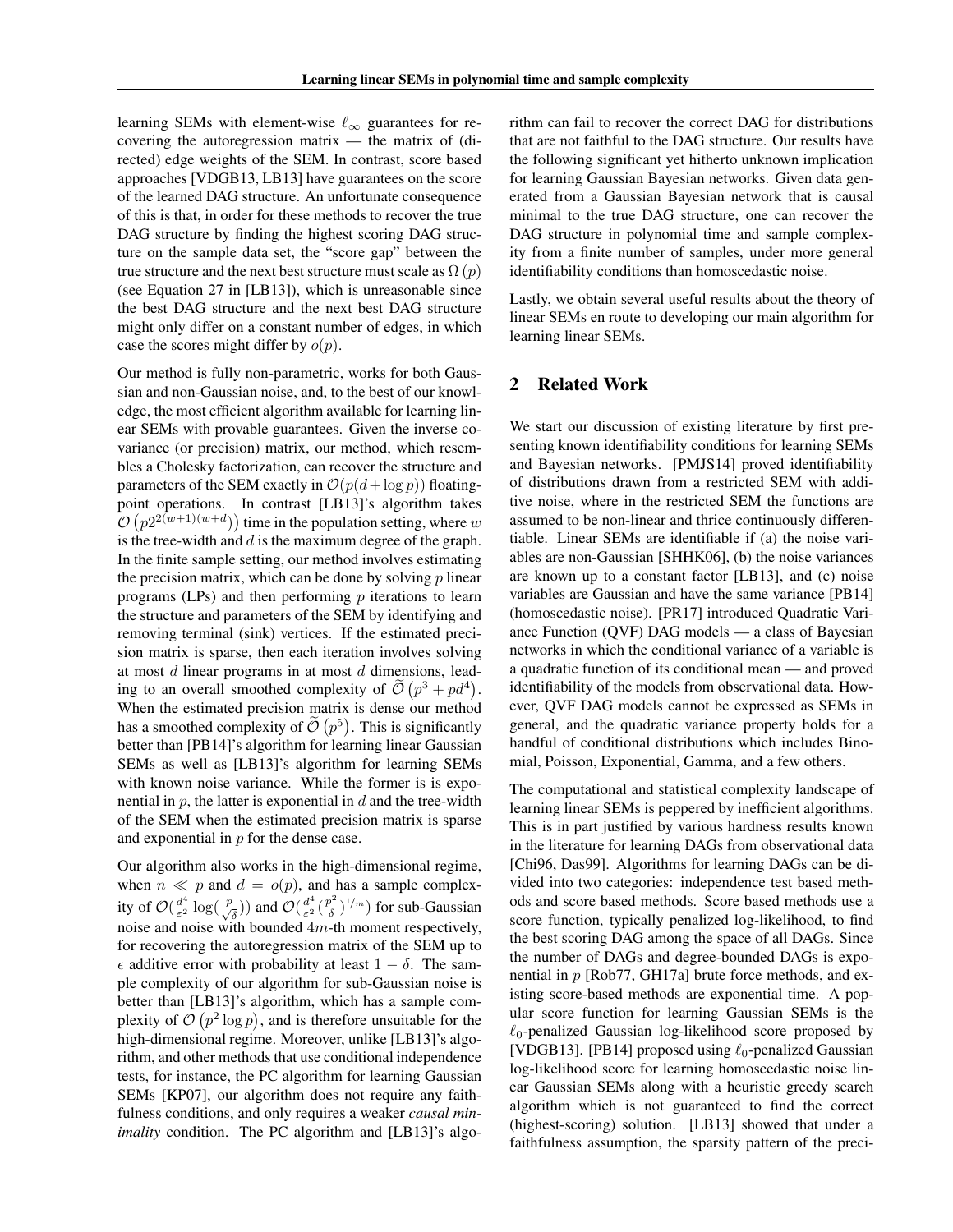sion matrix corresponds to the edge structure of the *moral graph* of the underlying DAG. They exploit this property to devise an algorithm that searches for the highestscoring DAG, using dynamic programming, that has the same moral graph as that given by the sparsity pattern of the precision matrix. Independence test based methods on the other hand require restrictive faithfulness conditions to guarantee structure recovery. [\[KP07\]](#page-8-2) proposed using the PC algorithm, which was originally proposed by [\[SGS00\]](#page-9-2) and has a computational complexity of  $\mathcal{O}(p^d)$ , for learning Gaussian SEMs and proved asymptotic uniform consistency of the algorithm for recovering the Markov equivalence class, i.e., a CPDAG. However the PC algorithm is only efficient for learning very sparse Gaussian SEMs. Among computationally efficient algorithms, the *Direct-* $LiNGAM$  algorithm [\[SIS](#page-9-3)<sup>+</sup>11], which strictly requires non-Gaussianity of the noise variables, needs an infinite number of samples to guarantee structure recovery. This is because of the use of independence testing between a variable and its residuals to detect exogenous variables (variables with no parents). For the same reason, the correctness of *RESIT* [\[PMJS14\]](#page-8-3), which is a computationally efficient algorithm for learning *non-linear SEMs*, is only guaranteed in the population setting. [\[GH17b\]](#page-8-9) proposed a polynomial time algorithm, similar to the one proposed in this paper, for learning Gaussian SEMs (or Gaussian Bayesian networks) with a sample complexity of  $O(d^4 \log p)$ . However, their method, theoretical guarantees and proofs crucially rely on the Gaussianity of the data distribution.

Other authors have proposed various approximation algorithms and heuristic methods for learning Bayesian networks, which can be used to learn Gaussian SEMs by using appropriate score functions. Popular heuristic methods are max-min hill climbing (MMHC) algorithm by [\[TBA06\]](#page-9-4), and the Greedy Equivalence Search (GES) algorithm pro-posed by [\[Chi03\]](#page-8-10). [\[JSG](#page-8-11)<sup>+</sup>10] proposed an LP-relaxation based method for learning Bayesian networks which is an approximation algorithm.

### 3 Preliminaries

We begin this section by introducing our notations and definitions before formalizing the problem of learning linear SEMs from observational data. We will let  $[p]$  $\equiv$ *{*1*,...,p}*. Vectors and matrices are denoted by lowercase and uppercase bold faced letters respectively. For any two non-empty index sets  $s_r, s_c \subseteq [p]$ , the matrix  $\mathbf{A}_{s_r,s_c} \in \mathbb{R}^{|s_r| \times |s_c|}$  denotes the submatrix of  $\mathbf{A} \in \mathbb{R}^{p \times p}$ obtained by selecting the  $s_r$  rows and  $s_c$  columns of **A**. With a slight abuse of notation, we will allow the index sets  $s_r$  and  $s_c$  to be a single index, e.g., *i*, and we will denote the index set of all rows (or columns) by  $*$ . For any matrix  $A$  (equivalently for vectors), we will denote its support set by:  $\mathcal{S}(\mathbf{A}) = \{(i, j) \in [p] \times [p] \mid A_{i,j} \neq 0\}$ . Vector

 $\ell_p$  norms are denoted by  $\|\cdot\|_p$ . For matrices,  $\|\cdot\|_p$  denotes the induced (or operator)  $\ell_p$ -norm and  $|\cdot|_p$  denotes the elementwise  $\ell_p$  norm, i.e.,  $|\mathbf{A}|_p \stackrel{\text{def}}{=} (\sum_{i,j} |A_{i,j}|^p)^{1/p}$ . For two matrices  $\bf{A}$  and  $\bf{B}$ ,  $\bf{A} \circ \bf{B}$  denotes the Hadamard product of  $A$  and  $B$ , while  $diag(A)$  denotes the vector formed by taking the diagonal of **A**. For a vector **v**,  $Diag(v)$  denotes the diagonal matrix with v in the diagonal. Finally, we define the set  $-i \stackrel{\text{def}}{=} [p] \setminus \{i\}.$ 

Let  $G = ([p], E)$  be a directed acyclic graph (DAG) where [p] is the vertex set and  $E \subset [p] \times [p]$  is the set of directed edges. An edge  $(i, j) \in E$  implies the edge  $i \leftarrow$ *j*. We denote by  $\pi_G(i)$  and  $\phi_G(i)$  the parent set and the set of children of the *i*-th node respectively, in the graph G; and drop the subscript G when the clear from context. The set of neighbors of the *i*-th node is denoted by  $N_G(i) = \pi_G(i) \cup \phi_G(i)$ . A node *j* is a *descendant* of *i* in G if there exists a (directed) path from *i* to *j* in G. We will denote the set of descendants of *i* by  $D_G(i)$ . Similarly, we will denote the set of ancestors of  $i$  — nodes *j* such that there is a path from *j* to *i* in  $G$  — by the set  $A_G(i)$ . The Markov blanket of a node is defined as:  $MB_G(i) = N_G(i) \cup \{k \in \pi_G(j) \mid j \in \phi_G(i)\}.$ 

A vertex  $i \in [p]$  is a *terminal vertex* in G if  $\phi_G(i) = \emptyset$ . For each  $i \in [p]$  we have a random variable  $X_i \in \mathbb{R}, X =$  $(X_1, \ldots, X_p) \in \mathbb{R}^p$  is the *p*-dimensional vector of random variables, and  $\mathbf{x} = (x_1, \dots, x_p)$  is a joint assignment to *X*. Every DAG  $G = ([p], E)$  defines a set of topological orderings  $\mathcal{T}_G$  over  $[p]$  that are compatible with the DAG G, i.e.,  $\mathcal{T}_\mathsf{G} = \{ \tau \in \mathsf{S}_p \mid \tau(j) < \tau(i) \text{ if } (i,j) \in \mathsf{E} \}$ , where  $\mathsf{S}_p$ is the set of all possible permutations of [*p*].

The random vector *X* follows a linear structural equation model (SEM), if each variable can be written as a linear combination of the variables in its parent set as follows:

<span id="page-2-0"></span>
$$
X_i = \sum_{j \in \pi_{\mathsf{G}}(i)} B_{i,j} X_j + N_i \qquad (\forall i \in [p]), \qquad (1)
$$

where  $G = ([p], E)$  is a DAG,  $N = (N_1, \ldots, N_p)$  are the noise variables, and  $N_i \perp \!\!\!\! \perp X_1, \ldots, X_{i-1}$ . Without loss of generality, we assume that  $\mathbb{E}[X_i] = \mathbb{E}[N_i] = 0, \forall i \in$ [*p*]. As is typically the case in the literature of SEMs, we further assume that the noise variables  $N_i$  have bounded second moments and are independent. Thus  $Cov[N] =$  $\mathbb{E}\left[ NN^T \right] = \textbf{Diag}(\sigma_1^2, \dots, \sigma_p^2)$ . We can then write [\(1\)](#page-2-0) in vector form as follows:

$$
X = \mathbf{B}X + N,\tag{2}
$$

where  $\mathbf{B} = (B_{i,j})$  is referred to as the *autoregression matrix* and  $S(B) = E$ . Therefore, we will denote an SEM by the triple  $(G, \mathbf{B}, \{\sigma_i^2\})$ <sup>1</sup>.

<span id="page-2-1"></span> $<sup>1</sup>$ An SEM is fully characterized by G, B and the distribution of</sup> the exogenous variables. However, since we are concerned with learning SEMs using second moments only, our notation captures all the required information.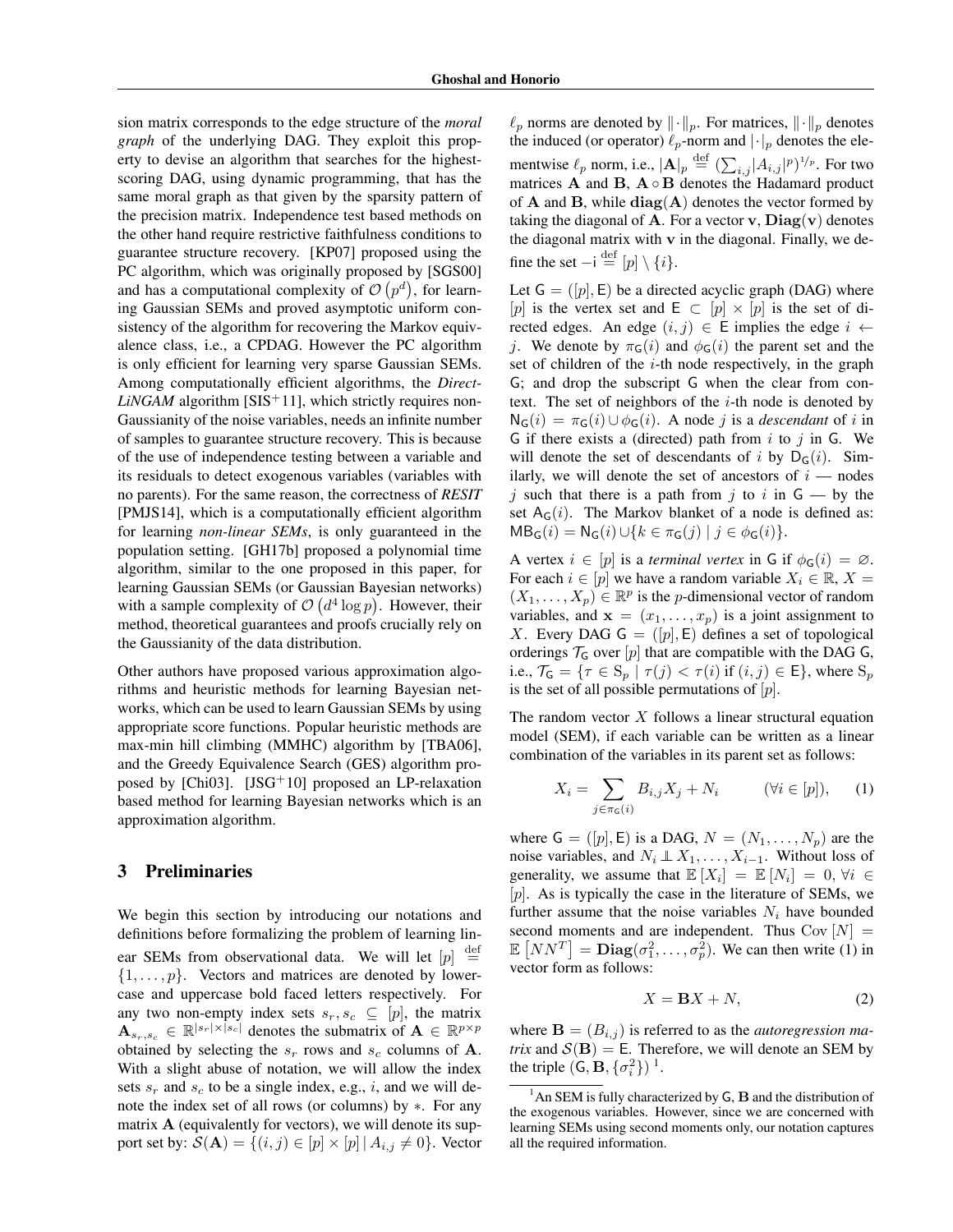Given an SEM  $(G, B, \{\sigma_i^2\})$ , the joint distribution  $P(X)$ is completely determined and factorizes according to the DAG structure G:

$$
\mathcal{P}(X; \mathsf{G}) = \prod_{i=1}^{p} \mathcal{P}_i(X_i | X_{\pi_{\mathsf{G}}(i)}; \mathsf{G}),\tag{3}
$$

where  $P_i$  is the conditional distribution of the  $X_i$ . We then say that the distribution *P* is *Markov with respect to the DAG*  $G$ , i.e.,  $X_i$  satisfies the Markov condition:  $X_i \perp\!\!\!\perp X_j \mid X_{\pi(i)}, \forall i \in [p], \forall j \in [p] \setminus (D(i) \cup \pi(i) \cup \{i\}).$ Thus an SEM is equivalent to a *Bayesian network*. Specifically, if the noise variables are Gaussian, then *P* is a *Gaussian Bayesian network* (GBN), where the joint distribution  $P$  and the conditional distributions  $P_i$  are Gaussian. We obtain our theoretical results for the class of DAGs with Markov blanket at most *d*:  $\mathcal{G}_{p,d}$   $\stackrel{\text{def}}{=}$  {G | G =  $([p], \mathsf{E})$  is a DAG and  $|\mathsf{MB}_\mathsf{G}(i)| \leq d, \forall i \in [p]\}.$ 

Next, we define the notion of *causal minimality*, introduced by [\[ZS08\]](#page-9-5), which is important for ensuring identifiability of linear SEMs considered in this paper.

Definition 1 (Causal Minimality). *Given a DAG* G*, a distribution P*(*X*)*, that is Markov with respect to G, is causal minimal if P is not Markov with respect to a proper subgraph of* G*.*

Our assumption of  $S(B) = E$ , ensures that Lemma 4 of [\[PMJS14\]](#page-8-3) holds for all SEMs  $(G, B, \{\sigma_i^2\})$ . This in turn implies that the joint distribution  $P(X)$  determined by the SEM  $(G, B, \{\sigma_i^2\})$  is causal minimal with respect to G (see Proposition 2 in [\[PMJS14\]](#page-8-3)). Therefore, the SEMs considered in the paper are causal minimal. Causal minimality is much weaker than faithfulness which requires that the distribution  $P(X)$  contain only those conditional independence assertions that are implied by the *d-separation* criteria of the DAG [\[SGS00\]](#page-9-2). However, faithfulness cannot be tested from data in full generality [\[ZS08\]](#page-9-5) and algorithms that infer the DAG structure from a finite number of samples must require *strong faithfulness* [\[ZS02\]](#page-9-6), which is a restrictive assumption.

The problem of learning the structure of an SEM is as follows. Given an  $n \times p$  data matrix  $X = (\mathbf{x}_1, \dots, \mathbf{x}_p)$ , with  $\mathbf{x}_i \in \mathbb{R}^n$ , drawn from an SEM  $(G^*, \mathbf{B}^*, {\{\sigma_i^2\}})$  with  $G^* \in \mathcal{G}_{p,d}$ , we want to learn an SEM  $(\widehat{G}, \widehat{B}, \{\widehat{\sigma}_i^2\})$  from **X** such that  $G^* = \widehat{G}$ .

# 4 Learning SEMs with Unknown Error Variances

We start with presenting our main results for learning SEMs when the error variances are unknown. Our algorithm for learning SEMs works by constructing the SEM in a bottom-up fashion. The algorithm has *p* iterations. In each iteration it identifies and removes a terminal vertex,

learning its parent set and edge weights along the way. We show that, under a certain identifiability condition which generalizes other identifiability conditions known in the literature, e.g., homoscedastic errors, and without assuming faithfulness of the distribution to the DAG, each of these steps can be performed efficiently using only the precision matrix or an estimator of it.

### 4.1 Identifiability

The following assumption gives a sufficient condition under which the structure and parameters of an SEM can be uniquely recovered from observational data using Algorithm [1.](#page-4-0) The assumption is defined in terms of subgraphs of G obtained by removing terminal vertices sequentially. For any  $\tau \in \mathcal{T}_G$ , we will consider sequence of graphs  $G[m, \tau] = (V[m, \tau], E[m, \tau])$ , indexed by  $(m, \tau)$ , where  $G[m, \tau]$  is the induced subgraph of G over the first m vertices in the topological ordering  $\tau$ , i.e.,  $V[m, \tau] \stackrel{\text{def}}{=} \{i \in \mathbb{Z} : |f(x)| \leq \tau \}$  $[p]$  |  $\tau(i) \leq m$ } and  $\mathsf{E}[m, \tau] \stackrel{\text{def}}{=} \{ (i, j) \in \mathsf{E} \mid i \in \mathsf{E} \}$  $V[m, \tau] \wedge j \in V[m, \tau]$ .

<span id="page-3-0"></span>Assumption 1 (Identifiability condition). *Given an SEM*  $(G, \mathbf{B}, \{\sigma_i^2\})$  with  $G \in \mathcal{G}_{p,d}$ , then  $\forall (i, j) \in V[m, \tau] \times$  $V[m,\tau], m \in [p]$ *, and*  $\forall \tau \in \mathcal{T}_G$ *, such that*  $\phi_{G[m,\tau]}(i) =$  $\varnothing \wedge \phi_{\mathsf{G}[m,\tau]}(j) \neq \varnothing$ :

$$
(\sigma_i^2)^{-1} < (\sigma_j^2)^{-1} + \sum_{l \in \phi_{\mathsf{G}[m,\tau]}(j)} (\sigma_l^2)^{-1} B_{l,j}^2,\tag{4}
$$

As we will show later, Assumption [1](#page-3-0) essentially lays down a condition under which terminal vertices, and subsequently the causal order, can be identified from the precision matrix. From Assumption [1,](#page-3-0) we immediately get the following special cases for identifiability of linear SEMs, where the first one is the homoscedastic case known in the literature, while the second case is new.

<span id="page-3-1"></span>Proposition 1 (Sufficient conditions for identifiability). Let  $(G, B, \{\sigma_i^2\})$  *be an SEM satisfying Assumption [1,](#page-3-0) with precision matrix*  $\Omega$ . Then, either of the following two con*ditions are sufficient for uniquely identifying the autoregression matrix*  $\bf{B}$  *and the DAG*  $\bf{G}$  *from*  $\bf{\Omega}$ *:* 

- *(i)*  $\forall i \in [p], \sigma_i = \sigma$ , for some  $\sigma > 0$ ,
- *(ii)* 1  $\langle \sigma_i \rangle \leq B_{\min} \quad (\forall i \in [p]),$  where  $B_{\min}$  $\stackrel{\text{def}}{=}$  $\min\{|B_{i,j}| \mid (i,j) \in \mathsf{E}\}\$

For detailed proofs, see Appendix [A.](#page-0-0) At this point one might ask if the above assumption is *necessary* for identifiability of linear SEMs. We answer this question in affirmative in the following lemma, which states that if Assumption [1](#page-3-0) is violated, then there exists an exponential number of DAGs structures that induce the same covariance and precision matrix, and determine joint distributions  $P(X)$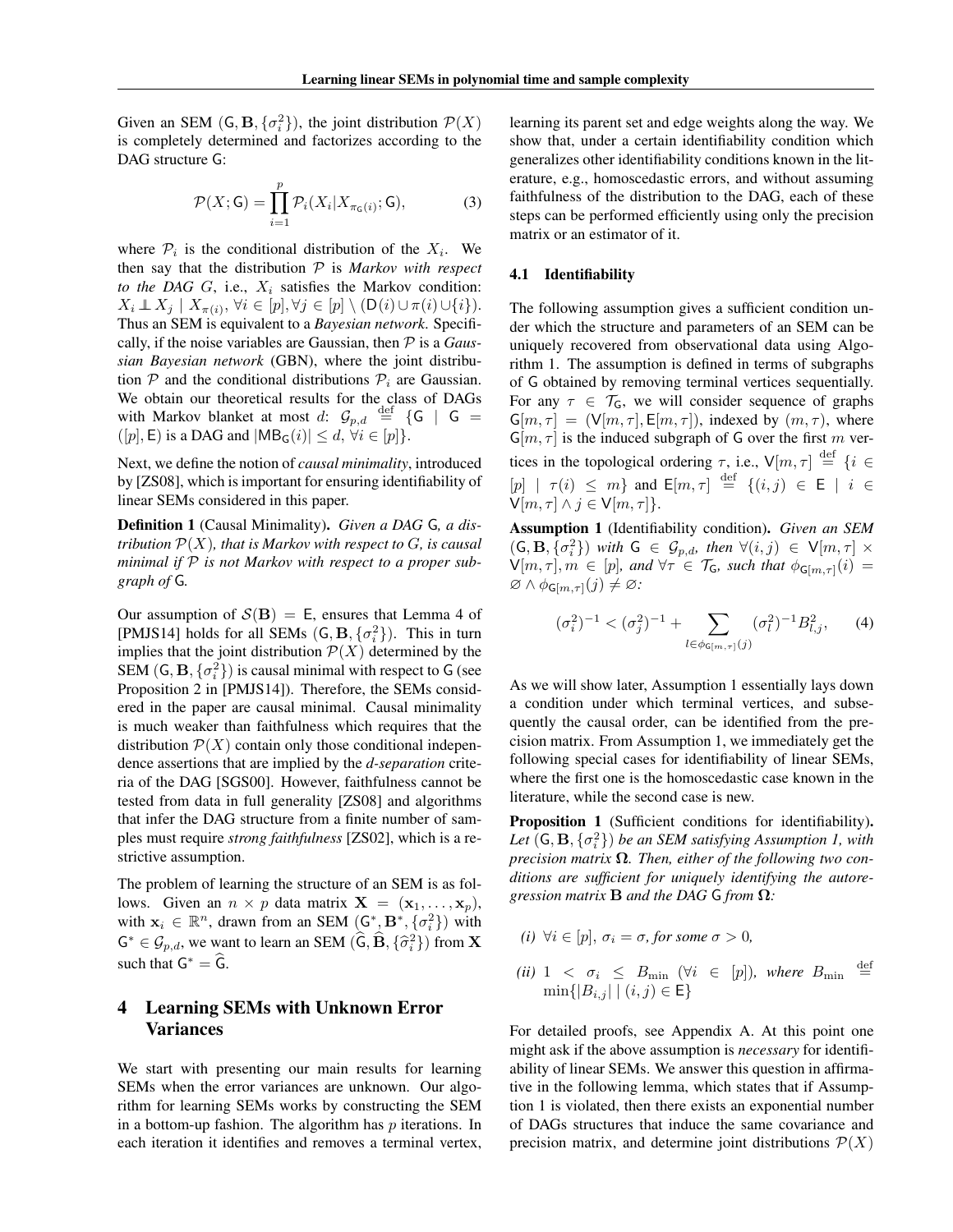that are causal minimal and Markov to the DAG structures. In the following lemma we will equivalently denote an SEM by  $(G, B, D)$  where  $D$  is a diagonal matrix with  $D_{i,i} = \sigma_i^2$ .

**Lemma 1.** *There exists*  $\mathcal{G}_{p,d} \subset \mathcal{G}_{p,d}$  *with*  $|\mathcal{G}_{p,d}| = 2^{\Theta(p)}$ , autoregression matrices  $\mathbf{B}(\beta)$  parameterized by  $\beta$ , and di*agonal matrices*  $\mathbf{D}(v_1, v_2)$  *parameterized by*  $v_1, v_2$ *, such that for each*  $\beta \in (-\infty, \infty)$  *and*  $v_1 \in (0, \infty)$  *and*  $v_2 > v_1$ *, the SEMs*  $\{(\mathsf{G}, \mathbf{B}(\beta), \mathbf{D}(v_1, v_2)) \mid G \in \mathcal{G}_{p,d}\}$ , do not sat*isfy Assumption [1,](#page-3-0) induce the same covariance and precision matrix, and distribution*  $\mathcal{P}(X)$  *that has the same conditional independence structure.*

*Given that the true SEM can come from the aforementioned family, no algorithm, that uses only conditional independence tests and second moments, can consistently recover the true DAG structure if Assumption [1](#page-3-0) is not satisfied*. Next, we present a series of results building towards our main result for learning SEMs from precision matrix. In the following proposition we characterize the precision matrix of linear SEMs.

<span id="page-4-4"></span>**Proposition 2.** *Let*  $(G, B, \{\sigma_i^2\})$  *be an SEM over X, then the precision matrix is given as:*  $\Omega = (\mathbf{I} - \mathbf{B})^T \mathbf{D}^{-1} (\mathbf{I} - \mathbf{B})$ *,* where  $\mathbf{D} = \mathbf{Diag}(\sigma_1^2, \dots, \sigma_p^2)$ . The entries of the precision *matrix is given as:*

$$
\Omega_{i,i} = (\sigma_i^2)^{-1} + \sum_{l \in \phi(i)} (\sigma_l^2)^{-1} B_{l,i}^2,
$$
\n(5)

$$
\Omega_{i,j} = -(\sigma_i^2)^{-1} B_{i,j} - (\sigma_j^2)^{-1} B_{j,i} + \sum_{l \in \phi(i) \cap \phi(j)} (\sigma_l^2)^{-1} B_{l,i} B_{l,j}.
$$

The above characterization of the precision matrix motivates our indentifiability condition given by Assumption [1,](#page-3-0) and also provides a recipe for identifying terminal vertices from the precision matrix as is formalized by the following proposition.

<span id="page-4-1"></span>**Proposition 3.** Let  $(G, B, \{\sigma_i^2\})$  be a SEM over *X* with *precision matrix*  $\Omega$ , that satisfies the identifiability condi*tion given by Assumption [1.](#page-3-0) Then, i is a terminal vertex in* G *if and only if*  $i \in \text{argmin}(\text{diag}(\Omega))$ *. Further, if i is a terminal vertex then*  $\sigma_i^2 = \frac{1}{\Omega_{i,i}}$ .

The next proposition, which follows directly from Proposition [3](#page-4-1) and [\(5\)](#page-4-2), states that for a terminal vertex the parent set and edge weights can be conveniently "read off" from the precision matrix. This is the key result which helps us avoid the faithfulness condition.

**Proposition 4.** Let  $(G, B, \{\sigma_i^2\})$  be an SEM over X with *precision matrix*  $\Omega$ *. If i is a terminal vertex in*  $G$ *, then*  $\mathbf{B}_{i,*} = -\Omega_{i,*}/\Omega_{i,i}$  and  $\pi_{\mathsf{G}}(i) = \mathcal{S}(\Omega_{i,*}) \setminus \{i\}.$ 

The following lemma is a useful result about linear SEMs with arbitrary noise distribution, that generalizes a result so far known only for the Gaussian distribution — for a terminal vertex *i*, the precision matrix over  $X_{-i}$  can be obtain

by performing a Schur complement update of the precision matrix over *X*. While, the result for the Gaussian distribution holds for all variables, the analogous result for general SEMs holds only for terminal vertices.

**Lemma 2.** Let  $(G, B, \{\sigma_i^2\})$  be an SEM over *X* with pre*cision matrix*  $\Omega$ *. Let i be a terminal vertex in the*  $G$ *, then the precision matrix over*  $X_{-i}$ ,  $\Omega_{(-i)}$ *, is given as:*  $\boldsymbol{\Omega}_{(-\mathsf{i})} = \boldsymbol{\Omega}_{-\mathsf{i},- \mathsf{i}}^{-1} - \Omega_{i,i}^{-1}\boldsymbol{\Omega}_{-\mathsf{i},i}\boldsymbol{\Omega}_{i,-\mathsf{i}}.$ 

Finally, the following lemma characterizes the entries of the precision matrix over  $X_{-i}$  and will be very useful in developing our finite-sample algorithm for learning SEMs.

**Lemma 3.** Let  $(G, B, \{\sigma_i^2\})$  be a SEM over *X* with preci*sion matrix*  $\Omega$ *. Let <i>i be a terminal vertex in the* G *and let*  $\Omega_{(-i)}$  denote the precision matrix over  $X_{-i}$ . Then,

$$
(\mathbf{\Omega}_{(-i)})_{j,k} = \mathbf{\Omega}_{j,k}, \ (\forall (j,k) \in -i \times -i \mid \{j,k\} \nsubseteq \pi_{\mathsf{G}}(i)),
$$
  

$$
\mathcal{S}((\mathbf{\Omega}_{(-i)})_{j,k}) \subseteq (\mathcal{S}(\mathbf{\Omega}_{j,k}) \setminus \{i\}) \cup \pi_{\mathsf{G}}(i) \ (\forall j \in \pi_{\mathsf{G}}(i)).
$$

With the required results in place, we are now ready to present our main algorithm, detailed in Algorithm [1,](#page-4-0) for learning SEMs from the precision matrix. The role of the diagonal matrix D will become clear in the next section where we focus on the problem of learning SEMs with known error variances. For now we simply set D to the identity matrix I. The following theorem proves the correctness of our algorithm in the population setting.

<span id="page-4-2"></span><span id="page-4-0"></span>

|  |  | Algorithm 1 SEM structure learning algorithm. |  |
|--|--|-----------------------------------------------|--|
|--|--|-----------------------------------------------|--|

**Input:** Precision matrix  $\Omega$ , diagonal matrix  $D$ . Output:  $\widehat{G}, \widehat{B}$ . 1:  $\ddot{\mathbf{B}} \leftarrow \mathbf{0}$ . 2: **for**  $t \in [p]$  **do**<br>3:  $i \leftarrow \text{argm}$ 3:  $i \leftarrow \operatorname{argmin}(\operatorname{diag}(\mathbf{\Omega} \circ \mathbf{D})).$ <br>4:  $\mathbf{B}_{i} \leftarrow -\mathbf{\Omega}_{i,*}/\Omega_{i,i}, B_{i} \leftarrow 0.$ 4:  $\mathbf{B}_{i,*} \leftarrow -\mathbf{\Omega}_{i,*}/\mathbf{\Omega}_{i,i}, B_{i,i} \leftarrow 0.$ <br>5:  $\mathbf{\Omega} \leftarrow \mathbf{\Omega} - \frac{1}{\mathbf{\Omega} \cdot \mathbf{\Omega}_{i,i}} \mathbf{\Omega}_{i,*}.$  $5: \qquad \boldsymbol{\Omega} \leftarrow \boldsymbol{\Omega} - \frac{1}{\Omega_{i,i}} \boldsymbol{\Omega}_{*,i} \boldsymbol{\Omega}_{i, *}.$ 6:  $\Omega_{i,i} \leftarrow \infty$ . 7: end for 8:  $\tilde{\mathsf{G}} \leftarrow ([p], \mathcal{S}(\tilde{\mathbf{B}})).$ 

<span id="page-4-3"></span>Algorithm 2 Updating a precision matrix, after removing a terminal vertex, using CLIME.

1: **function**  $\text{UPDATE}(\hat{\Omega}, i, \lambda_n)$ <br>2:  $\hat{\pi}(i) \leftarrow S(\hat{\Omega}_{i,*}) \setminus \{i\}.$ 2:  $\widehat{\pi}(i) \leftarrow S(\widehat{\Omega}_{i,*}) \setminus \{i\}.$ <br>3: **for**  $j \in \widehat{\pi}(i)$  **do** 3: **for**  $j \in \hat{\pi}(i)$  do<br>4:  $\hat{S}_j \leftarrow (S(\hat{\Omega}$  $\mathsf{G}_j \leftarrow \left( \mathcal{S}(\widehat{\mathbf{\Omega}}_{j,*}) \setminus \{i\} \right) \cup \widehat{\pi}(i).$ 5: Compute  $\bar{\omega}_j$  by solving [\(7\)](#page-5-0) for  $\sum_{\hat{\mathsf{S}}_j, \hat{\mathsf{S}}_j}^n$ . 6:  $\widehat{\Omega}_{j,\widehat{S}_j} = \widehat{\Omega}_{\widehat{S}_j,j} \leftarrow \bar{\omega}_j$ <br>7: **end for** end for 8:  $\widehat{\Omega}_{i,*} \leftarrow 0$  and  $\widehat{\Omega}_{*,i} \leftarrow 0$ . 9: return  $\Omega$ . 10: end function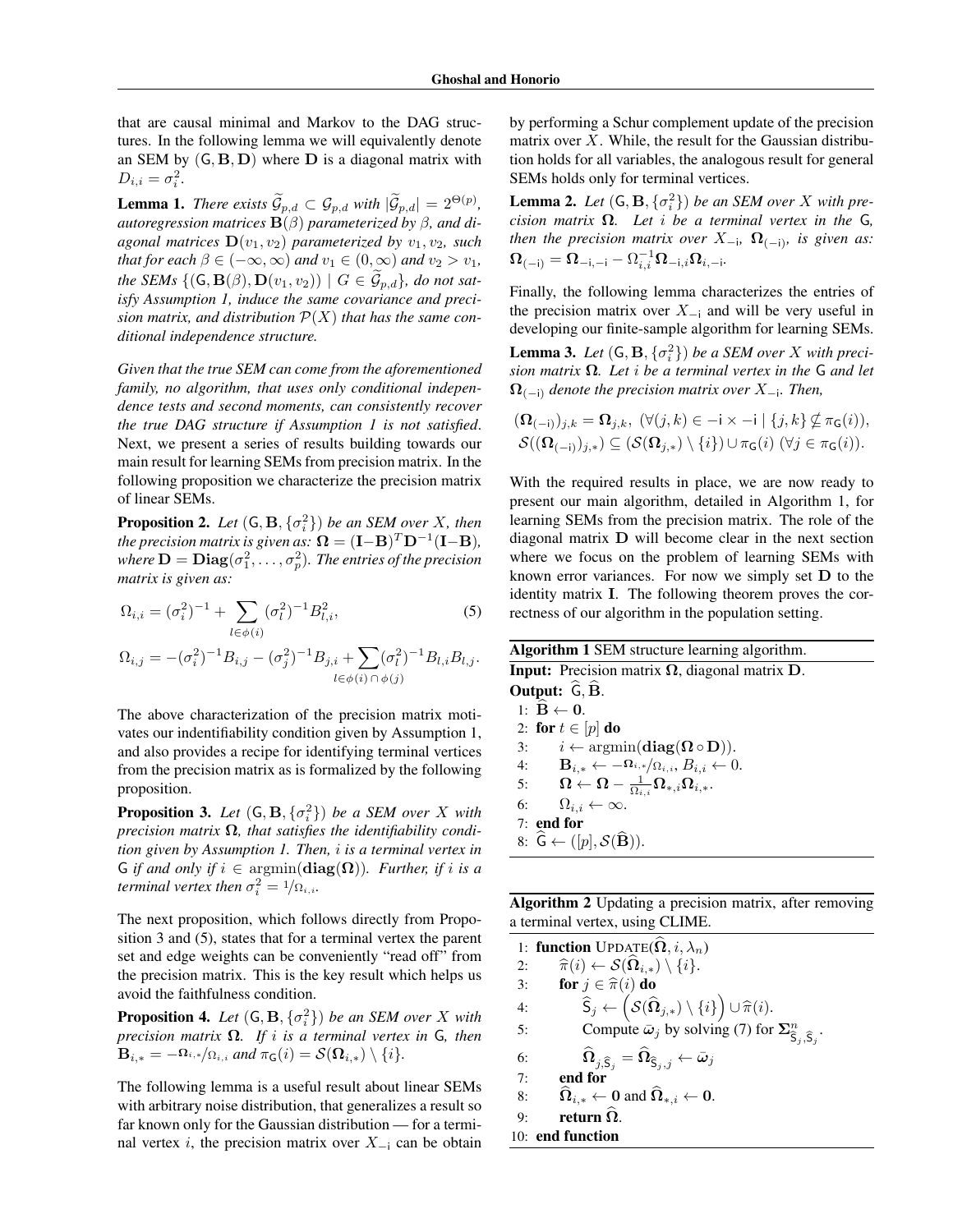**Theorem 1.** Let  $(G, B, \{\sigma_i^2\})$  be an SEM over *X*, with *precision matrix*  $\Omega$ *, satisfying Assumption [1.](#page-3-0) Then, given*  $({\Omega}, {\bf I})$  *as input, Algorithm [1](#page-4-0) returns a unique*  $({\bf G}, {\bf B})$  *such that*  $\hat{G} = G$  *and*  $\hat{B} = B$ *.* 

As a consequence of the above theorem we have the following corollary about identifiability of linear SEMs.

**Corollary 1.** An SEM  $(G, B, \{\sigma_i^2\})$  *satisfying Assumption [1](#page-3-0) is identifiable, and can be uniquely identified from the precision matrix*  $\Omega$ *.* 

#### 4.2 Statistical Guarantees for Estimation

Algorithm [1](#page-4-0) can be used to learn a SEM given an estimate of the precision matrix, computed from a finite number of samples, with a slight modification. In line [5](#page-4-0) instead of using the Schur complement update, we use Algorithm [2](#page-4-3) to update the precision matrix after a terminal vertex has been identified (and removed). The rationale behind this is that even if the estimated precision matrix is close to the true precision matrix, the Schur updates could still result in errors accumulating in the precision matrix. In order to ensure that our algorithm is statistically efficient, we need more control over those errors, which in turns calls for some sort of penalization for estimating from a finite number of samples.

Inverse covariance matrix estimation. In the finite sample setting, our algorithm involves estimating the inverse covariance matrix, and subsequently updating the inverse covariance matrix after removing a terminal vertex. Due in part to its role in undirected graphical model selection, the problem of inverse covariance matrix estimation has received significant attention and many algorithms have been developed for the problem. In this paper we use the CLIME algorithm, proposed by [\[CLL11\]](#page-8-12), to estimate the inverse covariance matrix and propose a modification of the CLIME algorithm for efficiently computing the inverse covariance matrix over the variables remaining after eliminating a terminal vertex in Algorithm [2.](#page-4-3) For a discussion on why CLIME was preferred over other methods, see Appendix [D.](#page-0-1)

The CLIME estimator,  $\hat{\Omega}$ , of the inverse covariance matrix  $\Omega$  is obtained as follows. First, we compute a potentially non-symmetric estimate  $\Omega = (\bar{\omega}_{i,j})$  by solving the following:

$$
\bar{\mathbf{\Omega}} = \underset{\mathbf{\Omega} \in \mathbb{R}^{p \times p}}{\operatorname{argmin}} |\mathbf{\Omega}|_1 \text{ s.t. } |\mathbf{\Sigma}^n \mathbf{\Omega} - \mathbf{I}|_\infty \le \lambda_n, \qquad (6)
$$

where  $\lambda_n > 0$  is the regularization parameter,  $\Sigma^n \stackrel{\text{def}}{=}$  $(1/n)\mathbf{X}^T\mathbf{X}$  is the empirical covariance matrix, and  $\left|\cdot\right|_1$ (respectively  $|\cdot|_{\infty}$ ) denotes elementwise  $\ell_1$  (respectively  $\ell_{\infty}$ ) norm. Finally, the symmetric estimator is obtained by selecting the smaller entry among  $\bar{\omega}_{i,j}$  and  $\bar{\omega}_{j,i}$ , i.e.,  $\widehat{\Omega} = (\widehat{\omega}_{i,j}),$  where  $\widehat{\omega}_{i,j} = \overline{\omega}_{i,j} \mathbf{1} \left[ |\overline{\omega}_{i,j}| < |\overline{\omega}_{j,i}| \right] +$  $|\bar{\omega}_{j,i}1||\bar{\omega}_{j,i}| \leq |\bar{\omega}_{i,j}|$ . It is easy to see that [\(6\)](#page-5-1) can be decomposed into p linear programs as follows. Let  $\Omega =$  $(\bar{\omega}_1, \ldots, \bar{\omega}_p)$ , then

<span id="page-5-0"></span>
$$
\bar{\boldsymbol{\omega}}_i = \underset{\boldsymbol{\omega} \in \mathbb{R}^p}{\operatorname{argmin}} ||\boldsymbol{\omega}||_1 \text{ s.t. } |\boldsymbol{\Sigma}^n \boldsymbol{\omega} - \mathbf{e}_i|_{\infty} \leq \lambda_n, \qquad (7)
$$

where  $e_i = (e_{i,j})$  such that  $e_{i,j} = 1$  for  $j = i$  and  $e_{i,j} = 0$ otherwise. The main result about the CLIME estimator that we use from [\[CLL11\]](#page-8-12) is given by the following lemma, which is a minor reformulation of Theorem 6 in [\[CLL11\]](#page-8-12):

**Lemma 4** ([\[CLL11\]](#page-8-12)). *Let*  $(G, B, \{\sigma_i^2\})$  *be an SEM over X*, with covariance and precision matrix  $\Sigma$  and  $\Omega$  respectively. Let  $\Omega$  be the estimator of  $\Omega$  obtained by solv-*ing the optimization problem given by [7.](#page-5-0) Then if*  $\lambda_n \geq$  $\|\Omega\|_1 |\Sigma - \Sigma^n|_{\infty}$ , then  $|\Omega - \Omega|_{\infty} \leq 4 \|\Omega\|_1 \lambda_n$ . Further, if  $\min\{|\Omega_{i,j}| \mid (i,j) \in [p] \times [p] \wedge |\Omega_{i,j}| \neq 0\} > 4 \|\Omega\|_1 \lambda_n,$ *then*  $S(\Omega) \subseteq S(\widehat{\Omega})$ *.* 

Next we state out finite sample identifiability condition. This differs from the population version in that we require a "gap" between the diagonal entries of the precision matrix for terminal and non-terminal vertices. This gap, as we show later, must scale as  $\Omega\left(d\sqrt{\log p/n}\right)$  and  $\Omega\left(\frac{d(p)^{1/m}}{\sqrt{n}}\right)$  for sub-Gaussian noise and bounded moment noise respectively. Condition (ii) of the below assumption also restricts how fast the "minimum" nondiagonal entry of the precision matrix must decay. Note that our conditions are weaker than those of [\[LB13\]](#page-8-1) due to which we are able to achieve better sample complexity than their algorithm.

<span id="page-5-3"></span>Assumption 2 (Finite Sample Identifiability Condition). Let  $(G, B, \{\sigma_i^2\})$  be an SEM with inverse covariance ma*trix*  $\Omega$ *. Let*  $\Omega_{(m,\tau)}$  *denote the inverse covariance matrix over*  $X_{\mathsf{V}[m,\tau]}$ *, and* 

<span id="page-5-2"></span>
$$
M \stackrel{\text{def}}{=} \max\{\|\mathbf{\Omega}_{(m,\tau)}\|_1 \mid m \in [p], \tau \in \mathcal{T}_{\mathsf{G}}\}.
$$
 (8)

*Then, we have that*

 $(i)$   $\forall (i, j) \in V[m, \tau] \times V[m, \tau], m \in [p]$ *, and*  $\tau \in \mathcal{T}_G$ *, such that*  $\phi_{\mathsf{G}[m,\tau]}(i) = \emptyset \land \phi_{\mathsf{G}[m,\tau]}(j) \neq \emptyset$ .

$$
\frac{1}{\sigma_i^2} < \frac{1}{\sigma_j^2} + \sum_{l \in \phi_{\mathsf{G}[m,\tau]}(j)} \frac{B_{l,j}^2}{\sigma_l^2} - 8M\lambda_n,
$$

<span id="page-5-1"></span> $(iii)$  min $\{ |(\Omega_{(m,\tau)})_{i,j}| \mid (\Omega_{(m,\tau)})_{i,j} \neq 0, (i,j) \in$  $V[m, \tau] \times V[m, \tau], m \in [p], \tau \in \mathcal{T}_G\} > 4M\lambda_n,$ 

$$
(iii) for all  $i \in [p], \sigma_i^2 \in o(1/4M\lambda_n).$
$$

The following lemma proves the correctness of Algorithm [2](#page-4-3) which updates the precision matrix, after removing a terminal vertex.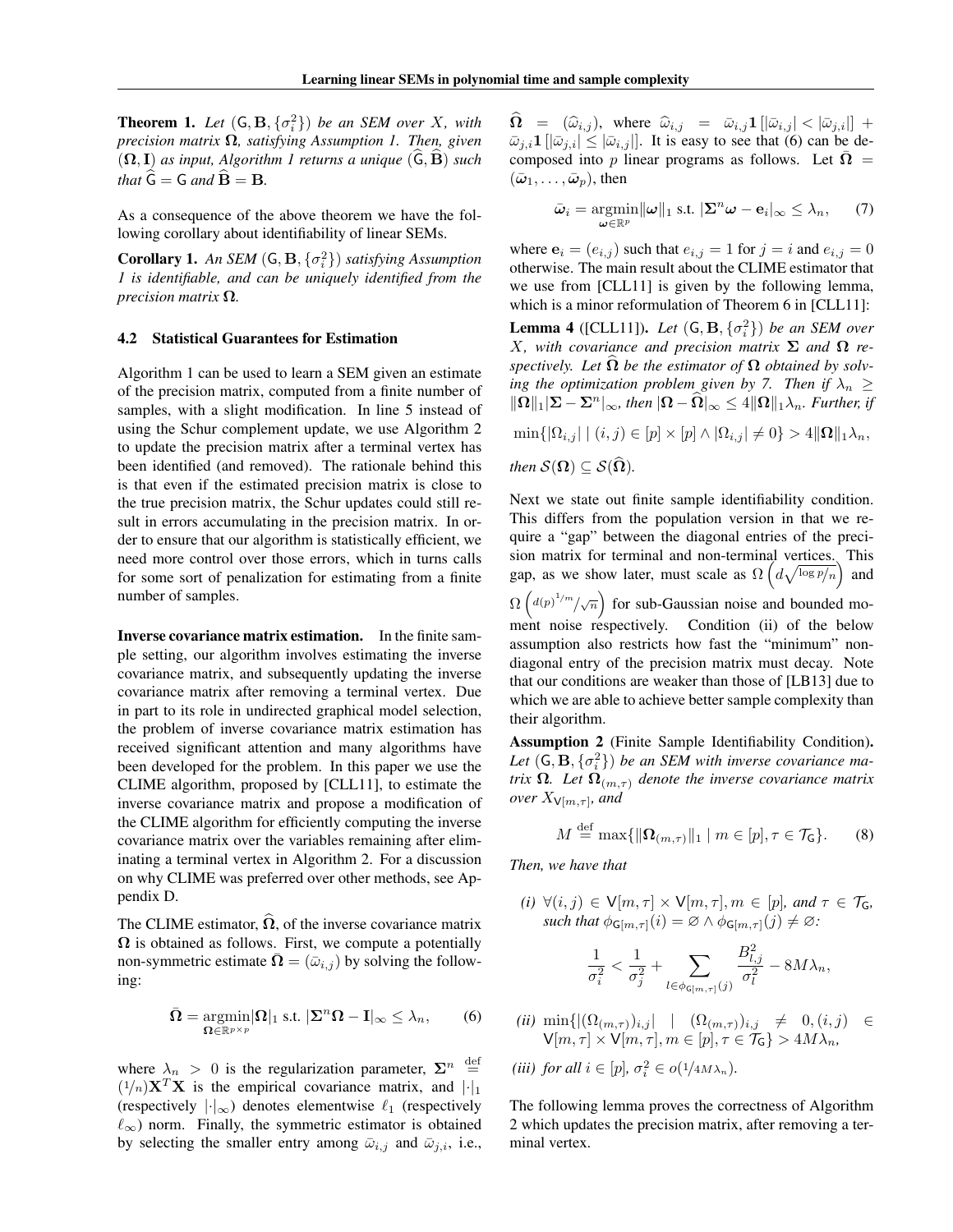**Lemma 5.** Let  $(G, B, \{\sigma_i^2\})$  be an SEM over *X* with pre*cision matrix*  $\Omega$ *. Let*  $\hat{\Omega}$  *be an estimator of*  $\Omega$  *such that*  $|\Omega - \hat{\Omega}|_{\infty} \leq 4M\lambda_n$ , and  $\mathcal{S}(\Omega) \subseteq \mathcal{S}(\hat{\Omega})$ , where M *is defined in* [\(8\)](#page-5-2)*. Let i be a terminal vertex in the* G*,*  $\Omega_{(-i)}$  be the true precision matrix over  $X_{-i}$ , and let  $\Omega'$ *be the matrix returned by the function* UPDATE*. Then,*  $|\mathbf{\Omega}_{(-i)} - \mathbf{\Omega}'_{-i,-i}|_{\infty} \le 4M\lambda_n$  and  $\mathcal{S}(\mathbf{\Omega}_{(-i)}) \subseteq \mathcal{S}(\mathbf{\Omega}')$ .

<span id="page-6-1"></span>**Theorem 2.** Let  $(G^*, B^*, \{\sigma_i^2\})$  be the true SEM, with co*variance and precision matrix*  $\Sigma^*$  *and*  $\Omega^*$ *, respectively, from which a data set* X *of n samples is drawn. If the regularization parameter satisfies*  $\lambda_n \geq M|\Sigma^n - \Sigma^*|$ *, then under Assumption [2,](#page-5-3) the Algorithm [1,](#page-4-0) with* D *set to* I*, returns an estimator* **B** *such that*  $|\mathbf{B}^* - \mathbf{B}| \leq c4M(1 +$  $B_{\max}$  $\partial \sigma_{\max}^2 \lambda_n$ ,  $\mathcal{S}(\mathbf{B}^*)$   $\subseteq$   $\mathcal{S}(\widehat{\mathbf{B}})$ *, and*  $\mathcal{T}_{\widehat{\mathsf{G}}}$   $\subseteq$   $\mathcal{T}_{\mathsf{G}^*}$ *, where*  $c \leq \frac{\sigma_{\min}^2}{1-4M\lambda_n\sigma_{\min}^2}$  *is a constant.* 

Next, we use known concentration results for the empirical covariance matrix to obtain finite sample results for noise distributions satisfying the following conditions.

<span id="page-6-0"></span>**Assumption 3** (Noise conditions). For all  $i \in [p]$ , we have *(i)* **Sub-Gaussian noise:**  $N_i/\sigma_i$  is sub-Gaussian with pa*rameter*  $\nu$ .

*(ii)* **Bounded-moment noise:**  $(\mathbb{E}[N_i/\sigma_i])^{4m} \leq K_m$ , for a *positive integer m and positive constant Km.*

<span id="page-6-2"></span>**Theorem 3** (Sample complexity). *If*  $\lambda_n \geq \eta_1(n, p, \delta)$  *and*  $n \geq \eta_2(p, \varepsilon, \delta)$ , then  $|\mathbf{B} - \mathbf{B}^*| \leq \varepsilon$ , with probability  $1 - \delta$ , *where*

*(i) for sub-Gaussian noise (Assumption [3\(](#page-6-0)i)):*

$$
\eta_1(n, p, \delta) = MC_1 \sqrt{(2/n) \log (2p/\sqrt{\delta})}
$$
  

$$
\eta_2(p, \varepsilon, \delta) = 2(C_1 C/\varepsilon)^2 \log (2p/\sqrt{\delta}),
$$

*(ii) for bounded moment noise (Assumption [3\(](#page-6-0)ii)):*

$$
\eta_1(n, p, \delta) = MC_2 (p^2/(n^m \delta))^{1/2m}
$$

$$
\eta_2(p, \varepsilon, \delta) = (C_2 C/\varepsilon)^2 (p^2/\delta)^{1/m}
$$

*with*  $C = c4M^2(1 + B_{\text{max}})\sigma_{\text{max}}^2$ ,  $C_1 = \sqrt{128}(1 +$  $(4\nu^2)(\max_i \Sigma_{i,i}^*), C_2 = 2(\max_i \Sigma_{i,i}^*)(C_m(C_m(K_m+1))$  $(1)$ <sup> $1/2m$ </sup>, and *c* is defined in Theorem [2.](#page-6-1) Further, thresh*olding*  $\widehat{B}$  *at the level*  $\varepsilon$  *we get that*  $S(\widehat{B}) = S(B^*)$  *and*  $\widehat{\mathsf{G}} = \mathsf{G}^*$ .

# 5 Learning SEMs with Known Error Variances

Next, we focus our attention on the problem of learning SEMs when the error variances are known upto a constant factor. We will consider SEMs  $(G, B, {\alpha \sigma_i^2})$  where  ${\{\sigma_i^2\}}_{i=1}^p$  are known (to the learner) and  $\alpha > 0$  is some unknown constant. Identifiability of this class of SEMs was

proved by [\[LB13\]](#page-8-1) under a *faithfulness* assumption. However, we will merely assume that  $(G, \mathbf{B}, {\alpha \sigma_i^2})$  is causal minimal, i.e.,  $S(\mathbf{B}) = \mathbf{E}$  — this ensures that the distribution  $P(X)$  defined by the SEM is causal minimal to the DAG  $G = ([p], E)$ . An immediate consequence of Proposition [2](#page-4-4) is the following observation about terminal vertices:

**Proposition 5.** Let  $(G, B, {\alpha\sigma_i^2})$  be an SEM over X *with precision matrix*  $\Omega$ ,  ${\sigma_i^2}_{i=1}^p$  *known and*  $\alpha > 0$  *is some unknown constant. Then, i is a terminal vertex in* G *if and only if*  $i \in \text{argmin} \, \text{diag}(\Omega \circ D)$ *, where*  $D =$  $\mathbf{Diag}(\sigma_1^2,\ldots,\sigma_p^2)$ .

Thus, when the error variances are known upto a constant factor, Algorithm [1](#page-4-0) can be used to learn SEMs, under the assumption of causal minimality, by setting  $D =$  $\text{Diag}(\sigma_1^2, \ldots, \sigma_p^2)$ . Consequently, we have the following result about learning SEMs with known error variances:

**Theorem 4.** Let  $(G, B, {\alpha\sigma_i^2})$  be an SEM over *X*, *with precision matrix*  $\Omega$  *and*  $\{\sigma_i^2\}_{i=1}^p$  *known. Then, if*  $(G, B, {\alpha\sigma_i^2})$  *is causal minimal and given*  $\Omega, D =$  $\textbf{Diag}(\sigma_1^2,\ldots,\sigma_p^2)$  as input, Algorithm [1](#page-4-0) returns a unique  $(\widehat{\mathbf{G}}, \widehat{\mathbf{B}})$  *such that*  $\widehat{\mathbf{G}} = \mathbf{G}$  *and*  $\widehat{\mathbf{B}} = \mathbf{B}$ *.* 

Misspecified Error Variances. Our algorithm can also be used to learn SEMs with misspecified error variances as considered by [\[LB13\]](#page-8-1). For instance, if the true SEM is  $(G, B, \{\sigma_i^2\})$  while the diagonal matrix passed to Algo-rithm [1](#page-4-0) is  $\mathbf{D} = \mathbf{Diag}((\sigma'_1)^2, \dots, (\sigma'_p)^2)$ , then it is straightforward to verify that the following condition is sufficient to ensure that Algorithm [1](#page-4-0) still recovers the structure and parameters of the SEM correctly:

$$
\sum_{l \in \phi_{\mathsf{G}[m,\tau]}(j)} \hspace{-1cm} B_{l,j}^2 > \frac{\alpha_{\max}}{\alpha_{\min}} - 1,
$$
\n
$$
(\forall j \in \mathsf{V}[m,\tau] \land \phi_{\mathsf{G}[m,\tau]}(j) \neq \varnothing, m \in [p], \tau \in \mathcal{T}),
$$

where  $\alpha_{\text{max}} \stackrel{\text{def}}{=} \max\{(\sigma_i')^2 / \sigma_i^2 \mid i \in [p]\}\)$  (similarly  $\alpha_{\text{min}}$ ). Next, we obtain statistical guarantees for our algorithm for learning SEMs with known error variances.

#### 5.1 Statistical Guarantees for Estimation

In order to learn SEMs with known error variances from a finite number of samples, we make the following assumptions:

<span id="page-6-3"></span>Assumption 4. *Given an SEM*  $(G, B, {\alpha\sigma_i^2})$  *with precision matrix*  $\Omega$  *and*  $\{\sigma_i^2\}_{i=1}^p$  *known, let*  $\Omega_{(m,\tau)}$  *denote the inverse covariance matrix over*  $X_{\mathsf{V}[m,\tau]}$ *. Then,* 

 $(i)$   $\forall i \in V[m, \tau], m \in [p]$ *, and*  $\tau \in \mathcal{T}_G$ *, such that*  $\phi_{\mathsf{G}[m,\tau]}(i) \neq \varnothing$ :

$$
\sum_{l \in \phi_{\mathsf{G}[m,\tau]}(i)} \left( \frac{\sigma_i^2}{\sigma_l^2} \right) B_{l,i}^2 > 8\alpha M \lambda_n,
$$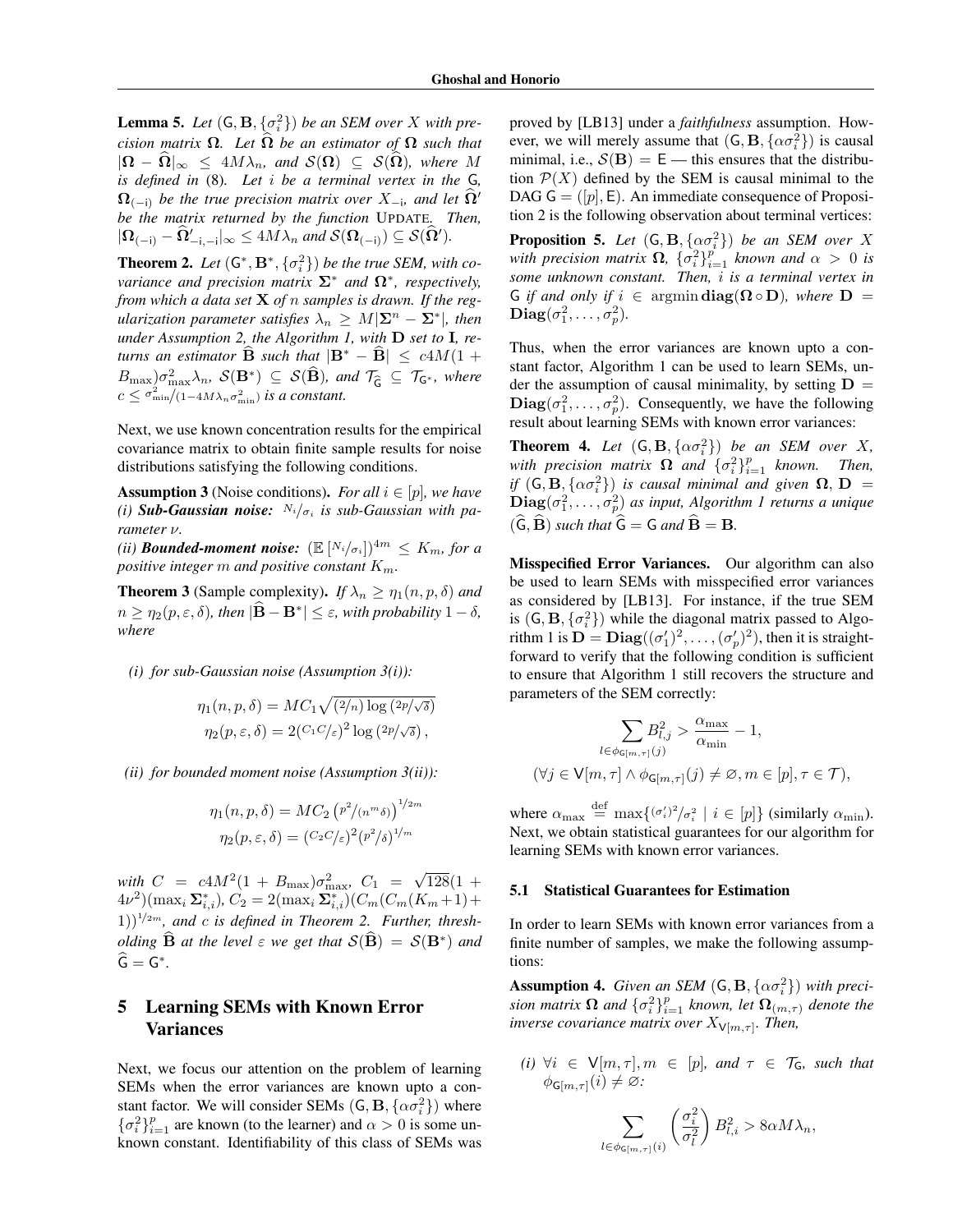

<span id="page-7-0"></span>Figure 1: (Left) Probability of correct structure recovery vs. number of samples, where the latter is set to  $Cd^2 \log p$  with *C* being the control parameter and *d* being the maximum Markov blanket size. (Right) The maximum absolute difference between the true parameters and the learned parameters vs. number of samples.

$$
\begin{array}{lll}\n(ii) \min\{ |(\Omega_{(m,\tau)})_{i,j}| & | & (\Omega_{(m,\tau)})_{i,j} \neq 0, (i,j) \in \mathsf{V}[m,\tau] \times \mathsf{V}[m,\tau], m \in [p], \tau \in \mathcal{T}_{\mathsf{G}} \} > 4M\lambda_n,\n\end{array}
$$

$$
(iii) for all  $i \in [p], \sigma_i^2 \in o(1/4 \alpha M \lambda_n).$
$$

Using CLIME to estimate and update the precision matrix, it is easy to verify that Theorem [3](#page-6-2) holds for SEMs with known error variances satisfying Assumption [4,](#page-6-3) with  $\sigma_{\max}^2$  and  $\sigma_{\min}^2$  replaced by  $\alpha \sigma_{\max}^2$  and  $\alpha \sigma_{\min}^2$ , respectively. Thus, given a data set of *n* samples drawn from an SEM sat-isfying Assumption [4,](#page-6-3) with autoregression matrix  $B^*$  and DAG structure  $G^* = ([p], E^*)$ , we have the following results for sub-Gaussian and bounded-moment noise:

**Remark 1.** *If*  $\lambda_n \geq \eta_1(n, p, \delta)$ , and  $n \geq \eta_2(p, \varepsilon, \delta)$ , then, *under Assumption [4,](#page-6-3) Algorithm [1](#page-4-0) with*  $D = Diag(\{\sigma_i^2\})$ *returns an estimator*  $\widehat{B}$  *such that*  $|\widehat{B} - B^*|_{\infty} \leq \varepsilon$ , with *probability at least*  $1 - \delta$ , where for sub-Gaussian noise  $m_1(n, p, \delta) = \mathcal{O}\left((d/\sqrt{n})\sqrt{\log(p/\sqrt{\delta})}\right)$  and  $\eta_2(p, \varepsilon, \delta) =$  $\mathcal{O}\left((d^4/\varepsilon^2)\log(p/\sqrt{\delta})\right)$ , while for bounded moment noise  $\eta_1(n, p, \delta) = \mathcal{O}\left((\frac{d}{\sqrt{n}})(p/\sqrt{\delta})^{1/m}\right)$  and  $\eta_2(p, \varepsilon, \delta) =$  $\mathcal{O}\left((d^4/\varepsilon^2)(p^2/\delta)^{1/m}\right)$ . Further, thresholding  $\widehat{\mathbf{B}}$  at the level  $\varepsilon$ , we have  $\mathcal{S}(\widehat{\mathbf{B}}) = \mathsf{E}^*$ .

The above remark follows from the fact that  $M = \mathcal{O}(d)$ which follows from Proposition [7](#page-0-2) in Appendix [A.](#page-0-0)

### 6 Experiments

Simulation Experiments. In this section, we validate our theoretical results through simulation experiments. We generate random SEMs by first sampling Erdős-Rényi random DAGs and then set all the noise variances to  $\sigma^2 = 0.8$ . Note this is a sufficient condition for ensuring identifiability (Proposition [1\)](#page-3-1). We sample edge weights from the uniform distribution over  $[-1, -0.5] \cup [0.5, 1]$ . To generate sub-Gaussian noise, we set the noise variables  $N_i = \sigma_i R_i$ , where *Ri*'s are independent Rademacher random variables. We set the regularization parameter according to Theorem [3](#page-6-2) and varied the number of samples as *Cd*<sup>2</sup> log *p*, with *C* being the control parameter. Figure [1](#page-7-0) shows the probability of correct structure recovery and the maximum absolute difference between the true edge weights and the learned edge weights, across 30 randomly sampled SEMs. Note that Theorem [3](#page-6-2) indeed bears out in practice, and the results show a phase transition behavior for structure recovery.

Comparison with State-of-the-art Methods on Synthetic Data. We also compared the performance of our algorithm against three other state-of-the-art methods for learning SEMs, viz. MMHC [\[TBA06\]](#page-9-4), GES [\[Chi03\]](#page-8-10), and the PC algorithm [\[SGS00\]](#page-9-2) on randomly generated SEMs. In the identifiable regime our method achieved perfect structure recovery (100% accuracy and recall). In the nonidentifiable regime, where noise variances are uniformly generated between [0*.*5*,* 1], our method manages to recover the structure almost perfectly achieving accuracy and recall values of around 96%. The next best method, which is the PC algorithm, only manages around 50% accuracy in both the regimes. See Appendix [B.1](#page-0-3) for more details.

Comparison with State-of-the-art Methods on Realworld Data Sets. Lastly, we also compared the performance of our method against the aforementioned methods on 7 real-world gene-expression data sets. Our method achieves the lowest average negative-log-likelihood, on the test set, across 10 bootstrap runs for all 7 data sets. Our method is also significantly faster. See Appendix [B.2](#page-0-4) for more details.

#### 7 Discussion and Concluding Remarks

In the population setting, i.e., given the true precision matrix, our algorithm computes the  $B$  matrix in  $\mathcal{O}(p(d+d \log p))$ . In the finite sample setting, if the estimated precision matrix is sparse, which can be accomplished by thresholding, then our algorithm has a smoothed complexity of  $\tilde{\mathcal{O}}(p^3 + pd^4)$  using interior-point methods. In the dense case the complexity is  $\tilde{\mathcal{O}}(p^5)$ . See Appendix [C](#page-0-5) for more details.

One interesting possible line of future work would be to explore if some of the ideas developed herein can be extended to binary or discrete Bayesian networks. We believe our strategy of identifying terminal vertices can be incorporated into score-based methods to restrict the search space when the objective is to find the highest scoring structure on the sample data set.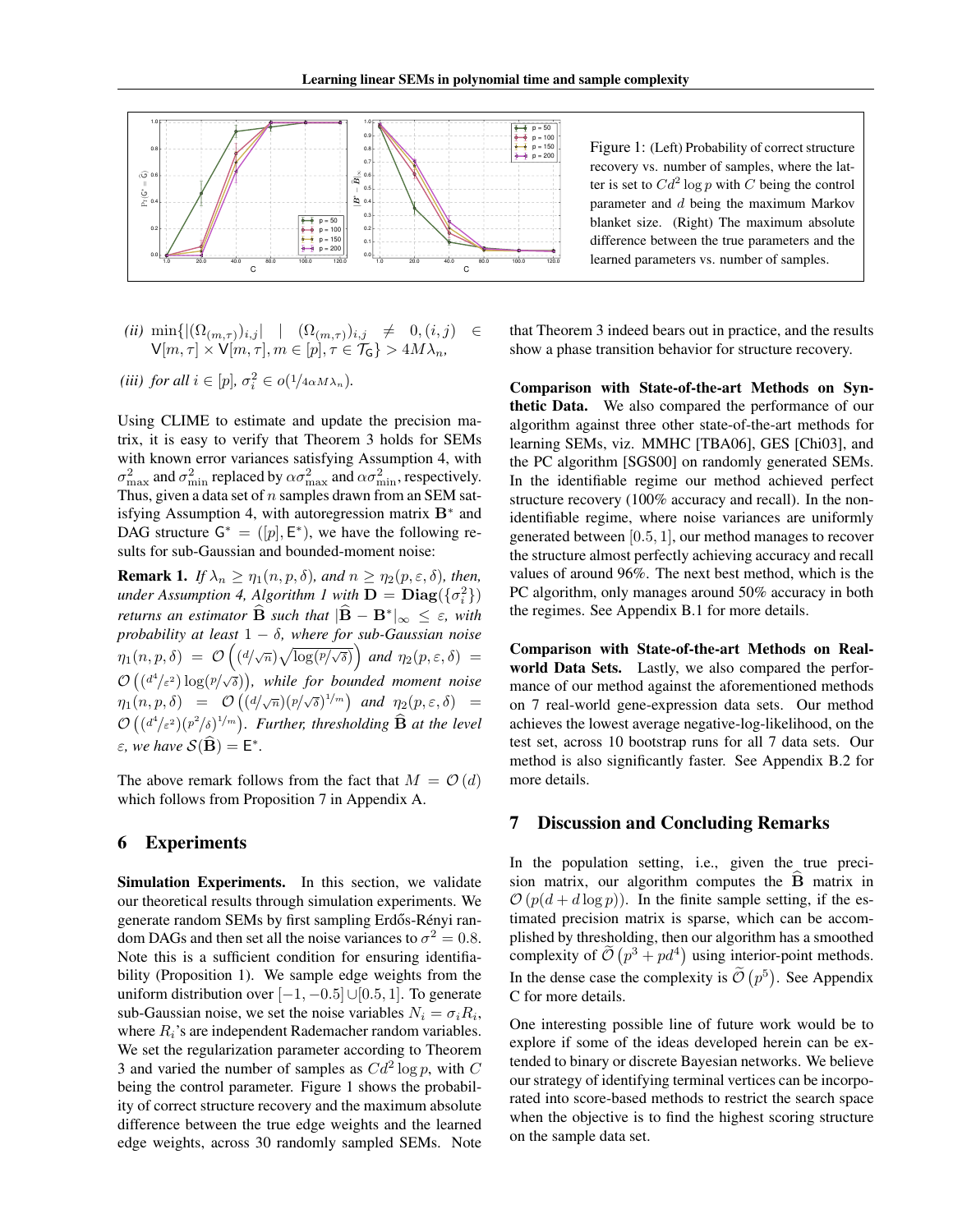# References

- [BGd08] Onureena Banerjee, Laurent El Ghaoui, and Alexandre d'Aspremont. Model selection through sparse maximum likelihood estimation for multivariate gaussian or binary data. *Journal of Machine Learning Research*, 9(Mar):485–516, 2008.
- <span id="page-8-5"></span>[Chi96] David Maxwell Chickering. Learning bayesian networks is np-complete. In *Learning from data*, pages 121–130. Springer, 1996.
- <span id="page-8-10"></span>[Chi03] David Maxwell Chickering. Optimal Structure Identification with Greedy Search. *J. Mach. Learn. Res.*, 3:507–554, March 2003.
- <span id="page-8-12"></span>[CLL11] Tony Cai, Weidong Liu, and Xi Luo. A Constrained L1 Minimization Approach to Sparse Precision Matrix Estimation. *Journal of the American Statistical Association*, 106(494):594–607, 2011.
- <span id="page-8-6"></span>[Das99] Sanjoy Dasgupta. Learning polytrees. In *Proceedings of the Fifteenth conference on Uncertainty in artificial intelligence*, pages 134–141. Morgan Kaufmann Publishers Inc., 1999.
- [DST11] John Dunagan, Daniel A. Spielman, and Shang-Hua Teng. Smoothed analysis of condition numbers and complexity implications for linear programming. *Mathematical Programming*, 126(2):315–350, February 2011.
- [FHT08] Jerome Friedman, Trevor Hastie, and Robert Tibshirani. Sparse inverse covariance estimation with the graphical lasso. *Biostatistics*, 9(3):432–441, 2008.
- <span id="page-8-8"></span>[GH17a] Asish Ghoshal and Jean Honorio. Information-theoretic limits of Bayesian network structure learning. In Aarti Singh and Jerry Zhu, editors, *Proceedings of the 20th International Conference on Artificial Intelligence and Statistics*, volume 54 of *Proceedings of Machine Learning Research*, pages 767–775, Fort Lauderdale, FL, USA, 20–22 Apr 2017. PMLR.
- <span id="page-8-9"></span>[GH17b] Asish Ghoshal and Jean Honorio. Learning identifiable gaussian bayesian networks in polynomial time and sample complexity. *arXiv preprint arXiv:1703.01196*, 2017.
- [HBDR12] Cho-Jui Hsieh, Arindam Banerjee, Inderjit S Dhillon, and Pradeep K Ravikumar. A divideand-conquer method for sparse inverse covariance estimation. In *Advances in Neural Information Processing Systems*, pages 2330–2338, 2012.
- [HSD<sup>+</sup>13] Cho-Jui Hsieh, Màtyàs A Sustik, Inderjit S Dhillon, Pradeep Ravikumar, and Russell Poldrack. BIG & QUIC : Sparse Inverse Covariance Estimation for a Million Variables. In *Advances in Neural Information Processing Systems*, volume 26, pages 3165–3173, 2013.
- [JJR12] Christopher C Johnson, Ali Jalali, and Pradeep Ravikumar. High-dimensional sparse inverse covariance estimation using greedy methods. In *AISTATS*, volume 22, pages 574–582, 2012.
- <span id="page-8-11"></span>[JSG+10] Tommi S. Jaakkola, David Sontag, Amir Globerson, Marina Meila, and others. Learning Bayesian Network Structure using LP Relaxations. In *AISTATS*, pages 358–365, 2010.
- <span id="page-8-2"></span>[KP07] Markus Kalisch and Bühlmann Peter. Estimating High-Dimensional Directed Acyclic Graphs with the PC-Algorithm. *Journal of Machine Learning Research*, 8:613–636, 2007.
- <span id="page-8-1"></span>[LB13] Po-Ling Loh and Peter Bühlmann. Highdimensional learning of linear causal networks via inverse covariance estimation. *arXiv:1311.3492 [math, stat]*, November 2013. arXiv: 1311.3492.
- <span id="page-8-0"></span>[PB14] J. Peters and P. Bühlmann. Identifiability of Gaussian structural equation models with equal error variances. *Biometrika*, 101(1):219–228, 2014.
- <span id="page-8-3"></span>[PMJS14] Jonas Peters, Joris M Mooij, Dominik Janzing, and Bernhard Schölkopf. Causal Discovery with Continuous Additive Noise Models. *Journal of Machine Learning Research*, 15(June):2009–2053, 2014.
- <span id="page-8-4"></span>[PR17] Gunwoong Park and Garvesh Raskutti. Learning Quadratic Variance Function (QVF) DAG models via OverDispersion Scoring (ODS). *arXiv:1704.08783 [cs, stat]*, April 2017. arXiv: 1704.08783.
- <span id="page-8-7"></span>[Rob77] R W Robinson. Counting unlabeled acyclic digraphs. *Combinatorial Mathematics V*, 622:28–43, 1977.
- [RRG<sup>+</sup>12] Benjamin Rolfs, Bala Rajaratnam, Dominique Guillot, Ian Wong, and Arian Maleki. Iterative thresholding algorithm for sparse inverse covariance estimation. In *Advances in Neural Information Processing Systems*, pages 1574– 1582, 2012.